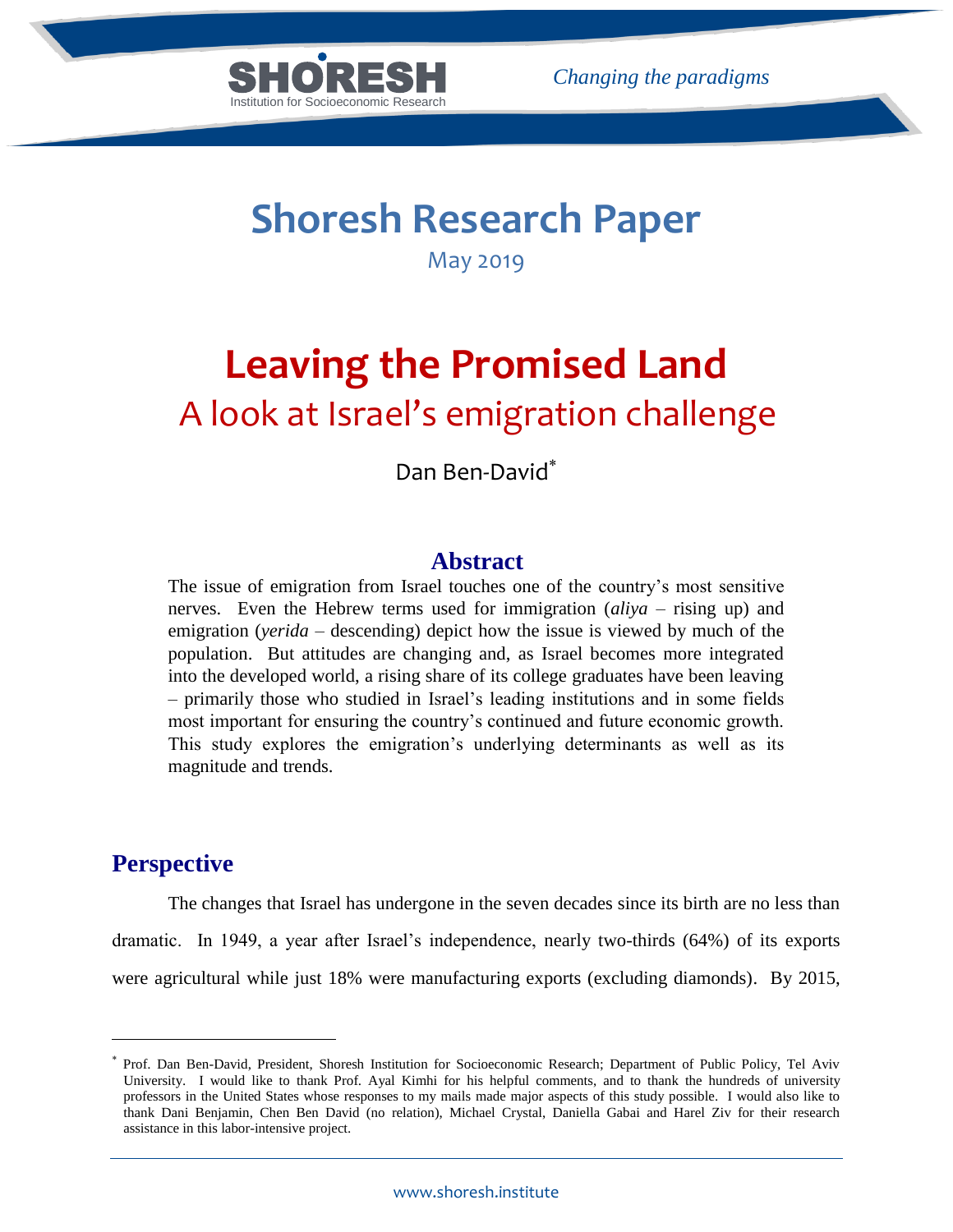

agricultural exports fell to just 2% of the total while non-diamond manufacturing exports rose to 85% of Israel's total exports. Much of this extraordinary change has been spearheaded by a very small portion of Israeli society.

The country's export leader – which has also been Israel's primary economic locomotive in recent years – is its high tech sector. Though only 2.7% of all employee positions in Israel are in high tech manufacturing fields, these nonetheless accounted for 40.1% of Israel's entire exports in 2015 (Figure 1).

The high tech sector was

able to attain – and retain – Israel's



\* Senior faculty in Israel's research universities

Source: Dan Ben-David, Shoresh Institution and Tel Aviv University Data: Israel's Central Bureau of Statistics

"start-up" nation status because of the bedrock foundations provided by Israel's universities, among the world's best. The total number of research faculty in the eight universities (regardless of research fields) is just 0.1% of Israel's population 25 years old and up. The physicians entrusted for ensuring the health of the country's entire population account for just 0.6% of all persons ages 25 and up – with the majority of these physicians graduating from Israel's universities.

Thus, while 9 million people live in Israel, it is an exceptionally small number of Israelis – less than 130,000 persons – that is keeping the economy, the healthcare system and their underlying university bedrock near the pinnacle of the developed world. Not inconsequentially, these are also at the base of the qualitative edge that enables Israel to physically defend itself. The fragile size of this group means that emigration by a critical mass out of the total – even if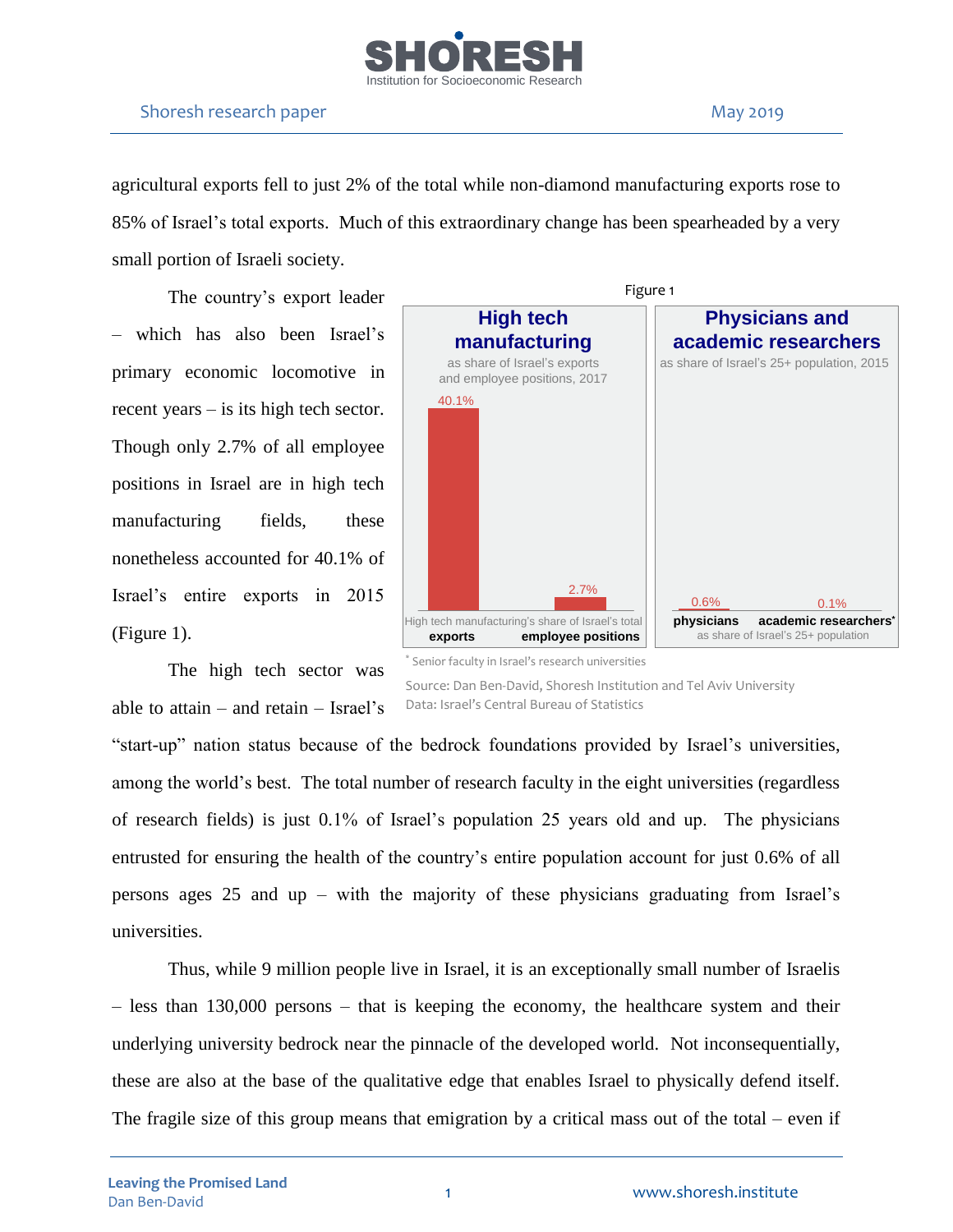

only numbering several tens of thousands – could generate catastrophic consequences for the entire country.

That is still not the case. But the extent of emigration, the direction of the trend, and the direction that all of Israel – a country that needs to remain sufficiently attractive to those who are very sought after by other countries – is headed should ring alarm bells in all of the corridors that determine Israel's national priorities.

# **Behind the emigration**

On the face of it, emigration should be much less of an issue today than in the past. Some of the key reasons for emigrating from Israel have abated substantially over the decades. While Israel was in a literal fight for its life during the country's first two and a half decades, the extent of its external threats has subsided significantly since the 1970s, after the 1973 Yom Kippur War and the subsequent signing of the 1979 peace agreement with Egypt (followed by the 1994 peace agreement with Jordan). The leap in Israeli incomes since the country's birth substantially raised living standards, eventually bringing the country into the family of developed nations.

With very little data existing on the extent of emigration from Israel in the past, it's not possible to gauge how significant current rates are from an historical perspective. What is possible, however, is to gain some insight with regard to certain aspects of Israeli emigration in recent years and on the direction of current trends.

According to the U.S. Department of Homeland Security, 66,000 Israelis received American citizenship or legalized permanent residency (Green Cards) between 1995 and 2005 (Newsweek, 2018). This rose to more than 87,000 in the years 2006-2016. On the face of it, the latter number may appear to be insignificant, as it comprised just 1.1% of Israel's population during this period.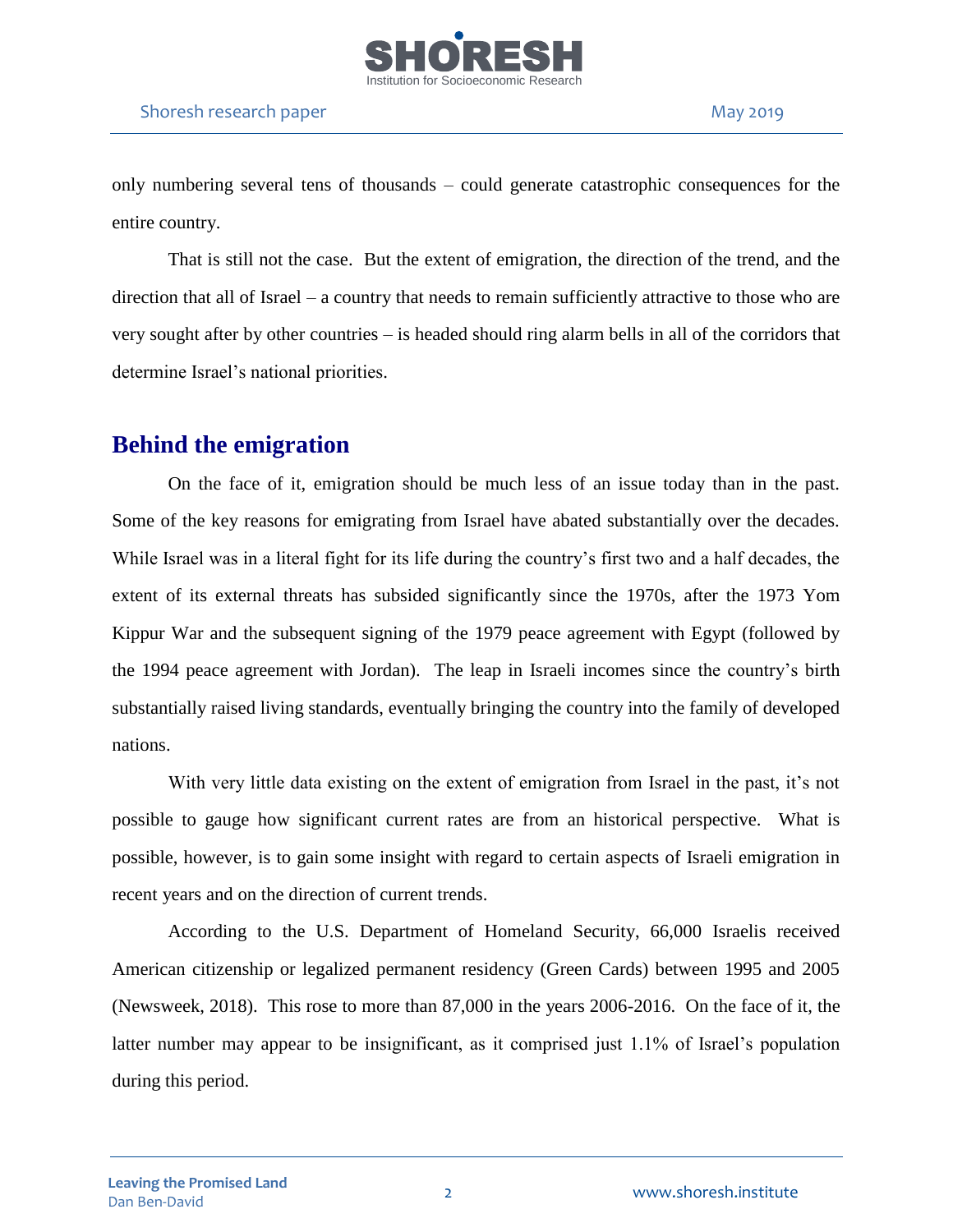

What may be more important than the magnitude of the emigration is the direction that these numbers exemplify. While Israel's population increased by 24% between the decades 1995-2005 and 2006- 2016, the number of Israelis receiving American citizenship or Green Cards increased by 32% (Figure 2). Interestingly, Israel was beset by the major Intifada-related recession during the latter half of 1995-2005 while the subsequent decade was one of other hand, the initial decade in the U.S. was



Figure 2

relative prosperity in the country. On the Data: Israel's Central Bureau of Statistics and the U.S. Department Source: Dan Ben-David, Shoresh Institution and Tel Aviv University of Homeland Security (Newsweek, 2018)

a relatively good one from an economic perspective while the succeeding decade included America's worst recession since the Great Depression. And yet, the growth in the number of Israelis emigrating to the United States from the first decade to the second exceeded Israel's population growth by a third.

As noted, the emigration numbers are still relatively small when compared to Israel's overall population. But the picture tends to change quite a bit when the focus sharpens to the most educated portions of society, those keeping Israel a part of the developed world. More on this below.

Just as the overall emigration rate does not reflect some of the key underlying challenges that emigration poses for Israel, a look at Israel's overall tax burden (as measured by total taxes paid relative to GDP) provides a similarly partial, and possibly misleading, picture. In 1995, the Israeli tax burden equaled 35.4% of GDP, compared to an average of 33.1% in the OECD countries. By 2017, the picture flipped, with Israel's tax burden falling to 32.7% and the

<sup>\*</sup> U.S. citizens or legalized permanent residents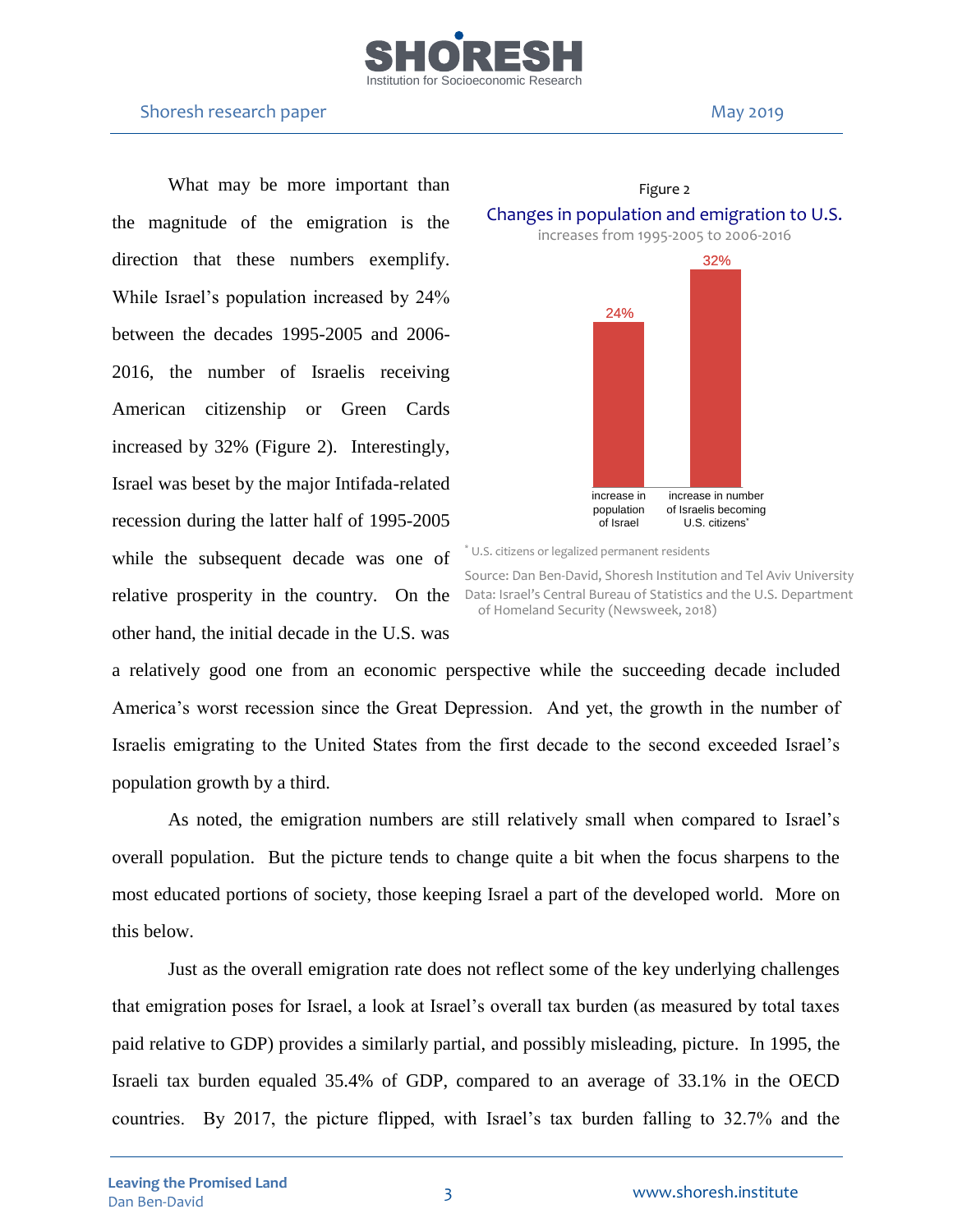

OECD's rising to 34.2% of GDP (the U.S. tax burden, always relatively low, rose slightly from 26.5% in 1995 to 27.1% of GDP in 2017). With regard to tax revenue sources, income and social security taxes accounted for 55.4% of total revenues in Israel, compared to 61.4% in the U.S. and 68.8% on average in the OECD.

The comparative picture changes with regard to the more educated segments of the population – those who a modern economy needs the most, and those who tend to have higher incomes. While the share of income and social security taxes paid by the

# top two income deciles in the OECD accounts for half of the total collected (Figure 3), the share contributed the top two deciles in Israel was nearly two-thirds of the country's total in 2011 (the most recent data available).

Narrowing the focus to income taxes alone brings the picture of the direct burden into even sharper relief. With income inequality in Israel one of the highest in the developed world, half of the country's population is so poor that it did not even make it to the bottom rung of the income tax ladder and paid no income tax at all in 2017 (Figure 4). At the other end of the income spectrum, the top two income deciles accounted for 92% of





Source: Dan Ben-David, Shoresh Institution and Tel Aviv University Data: Finance Ministry and the Center for Federal Tax Policy

# Figure 3 Share of total income and social security



Source: Dan Ben-David, Shoresh Institution and Tel Aviv University Data: OECD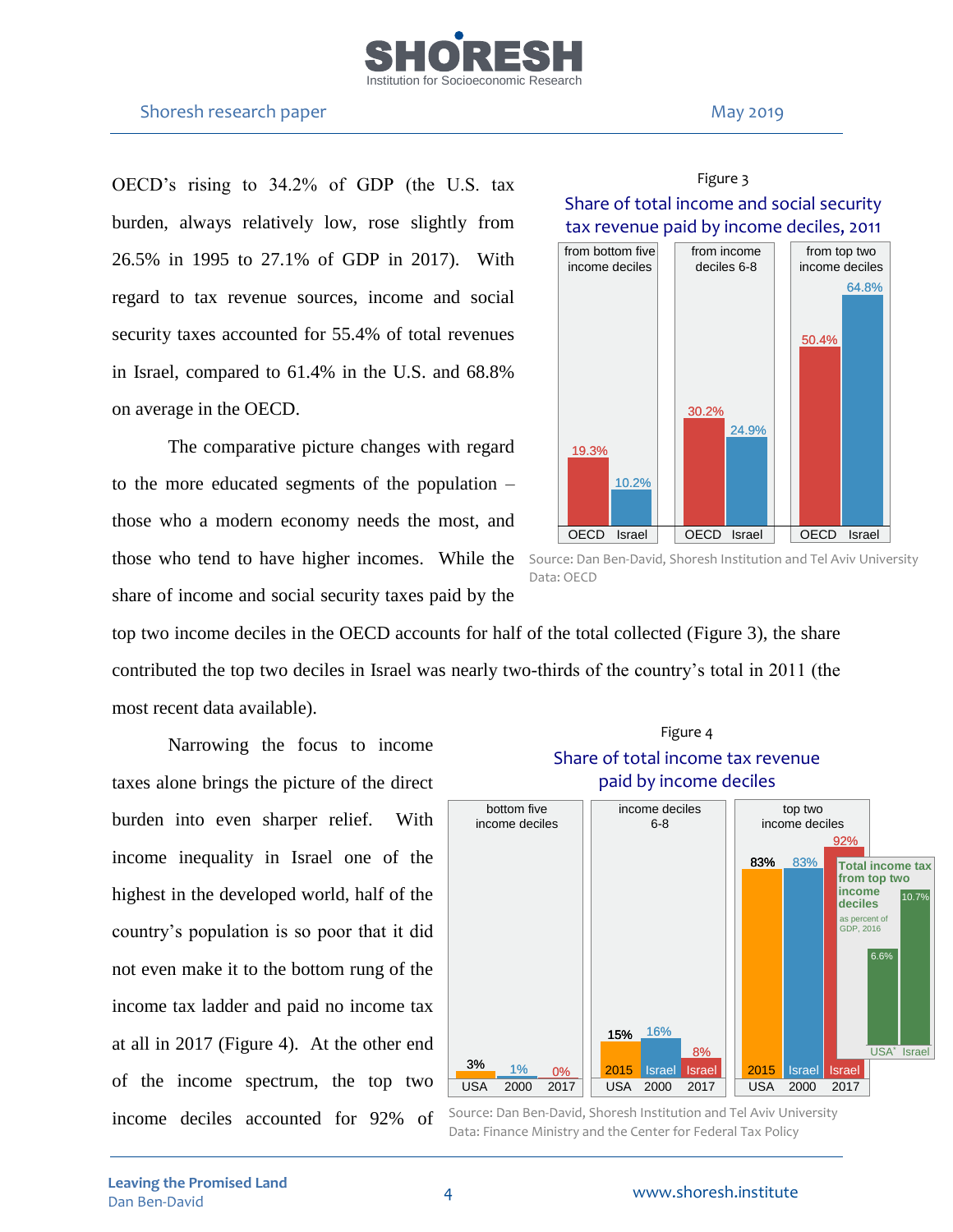

Israel's entire revenue from income taxes. While the share of total income tax revenues paid by the top two income deciles is relatively high in both Israel and the U.S., compared to the OECD, the 92% share of total income tax paid by the top 20% of the Israeli population is nonetheless considerably higher than the 83% share borne by the top two income deciles in the United States in 2015 – a share that Israel had already equaled in 2000, and has since surpassed in its steady upward climb.

In a sense, the difference between the income tax burden on the top two deciles in Israel and the U.S. is starker still. While the amount of income taxes paid by the top 20% accounted for 6.6% of American GDP, the amount paid by the top two income deciles in Israel reached 10.7% of the country's GDP. For perspective, the annual income of an average earner in the ninth decile in Israel was \$62,500 in 2017, an income that would have moved such a person down by two deciles – to the seventh income decile – had they earned this amount in the U.S. in 2015.

The primary determinant of wages is labor productivity, measured as GDP per hour worked. The link between wages and labor productivity across the OECD is shown in Figure 5. Having the highest labor productivity does not necessarily ensure having the highest wages, as is evident in the case of Ireland. But a country that is generally unable to produce much in an hour cannot pay, on average, high wages. Overall, the lower a country's labor productivity, the lower its



Source: Dan Ben-David, Shoresh Institution and Tel Aviv University Data: OECD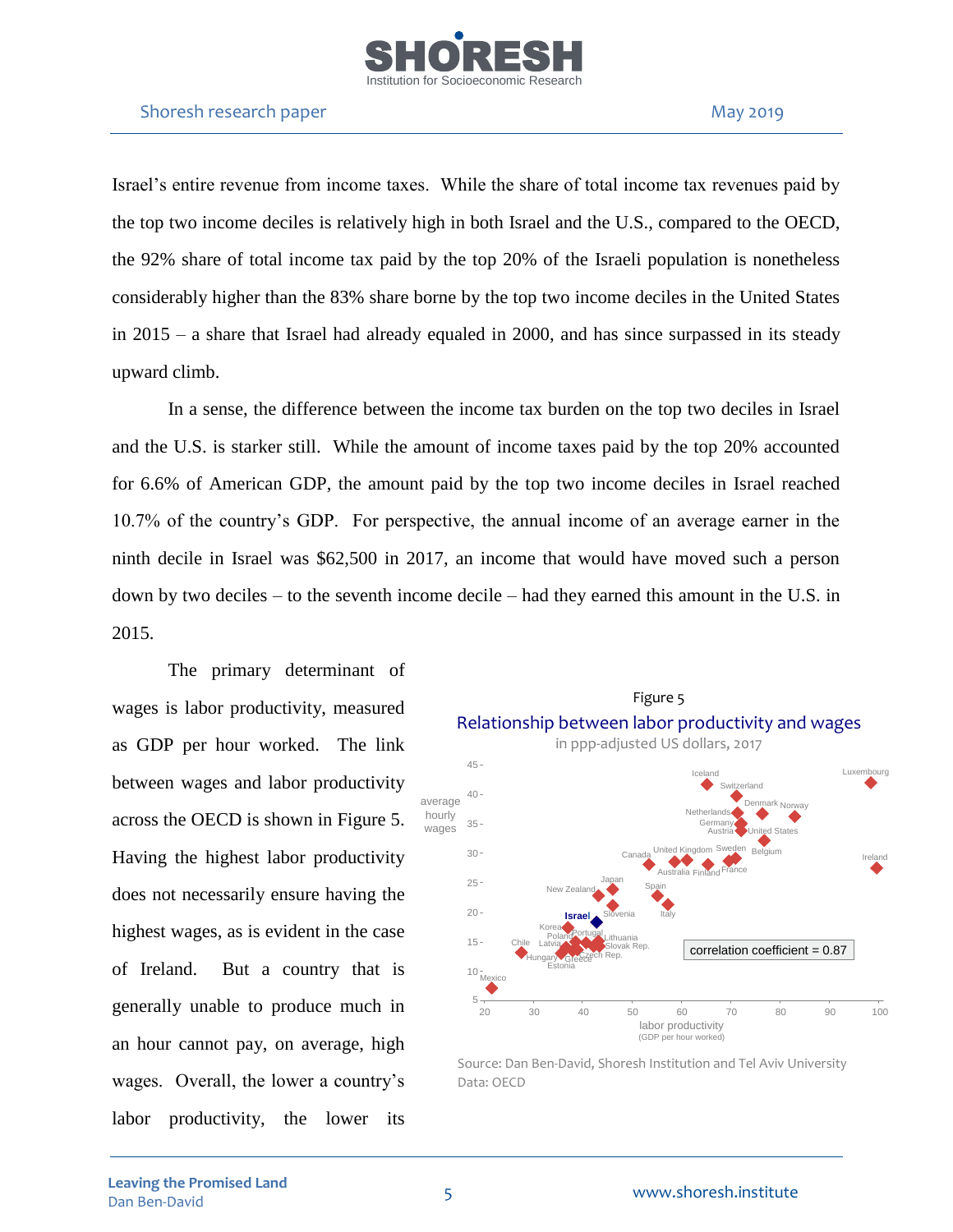

average wages – with a correlation coefficient of 0.87 across the OECD countries. Israel's labor productivity is below that of most OECD countries. Consequently, so is its average wage.

While Israel has one of the leading high tech sectors in the developed world, it is inundated with very poorly educated and relatively unskilled individuals alongside major infrastructure deficiencies. The average literacy and numeracy proficiency of Israelis between the ages of 16 and 64 is among the lowest in the developed world (OECD, 2016). In the case of Israel's transportation infrastructure, the number of vehicles per kilometer road in the country is nearly three times the average congestion in small European countries (Denmark, Belgium, Netherlands and Switzerland), though the number of vehicles per person in Israel is 40% lower than the average in those countries (Ben-David, 2019a). Israel's bureaucracy is one of the most cumbersome among developed countries (World Bank, 2019) and a major inhibitor in doing business.

More problematical is the direction that Israel is headed. The congestion on its roads, which had been equal to the average of the small European countries in 1970, has increased over five-fold since then. Nearly one-fifth of Israel's children study in ultra-Orthodox (Haredi) schools, with nearly all of the boys being deprived of a core curriculum beyond eighth grade. Another quarter of Israel's children are Arabic speakers whose average achievements in math, science and reading are below those in many Third World countries – and even below the majority of predominantly Muslim countries (Ben-David, 2019a). In addition to the Haredi and Arab children is an extensive periphery – geographic and social – in which a great number of Jewish non-Haredim live and receive an inferior education. Put differently, roughly half of Israel's children, belonging primarily to the fastest growing parts of the country's population, are receiving an education far below developed world standards.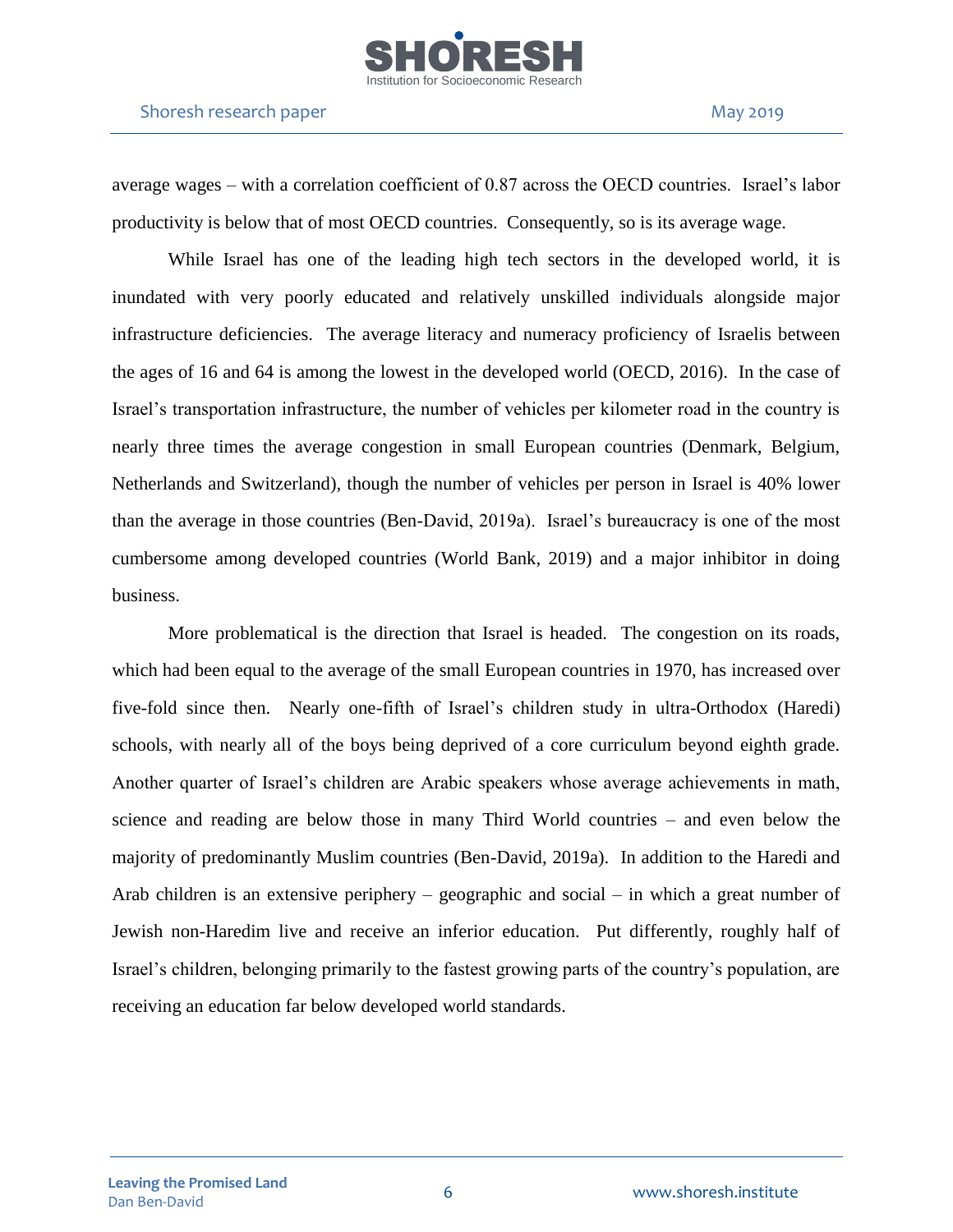

Thus, not only is Israel's labor productivity low, the average annual labor productivity growth rate since 1974 has been nearly one-half of a percentage point below the average annual growth rates of the leading developed world countries, the G7 (insert in Figure 6). The cumulative effect of this disparity in growth rates has been a productivity gap that has grown more than three-fold since 1974 (Figure 6). The greater the gap between what Israel's most educated and most-highly trained individuals can be compensated



Source: Dan Ben-David, Shoresh Institution and Tel Aviv University Data: OECD, Central Bureau of Statistics, Bank of Israel

abroad and what they receive in Israel, the greater the spur to emigrate.

The emigration incentives resulting from Israel's labor productivity – and its accompanying effect on wages – falling further and further behind the leading developed world countries are compounded by the country's relatively high consumer prices. Household final consumption prices in Israel are 28% higher than in the U.S. and 66% greater than the OECD average.

In this context, one of the greatest concerns that young Israeli families have is the cost of housing. The number of years that an Israeli needs to work to purchase a home is extraordinarily high in comparison with other developed countries (Figure 7). Dividing the median cost of an apartment by the median family's annual disposable income provides an indication of just how high a burden the acquisition of homes is in Israel. Two Israeli cities, Tel-Aviv and Jerusalem, are among the five most expensive cities in the developed world.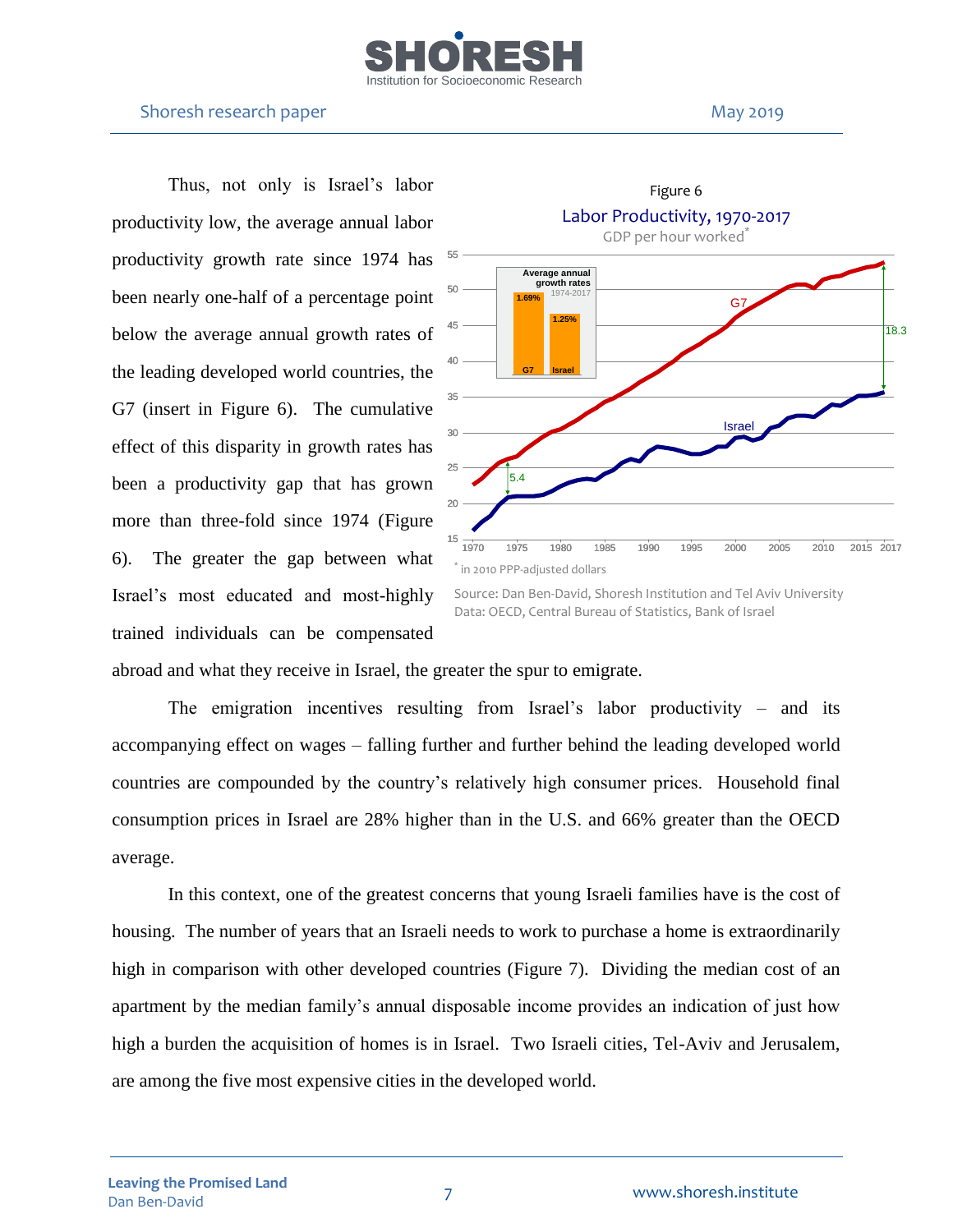

Since wages are significantly affected by education, cross-country wage gaps are subsequently affected by differences in education levels within countries. For example, the higher the level of education, the greater the wage gaps between the United States and Israel (Figure 8). While the wage gap between American and Israeli high school graduates is 22% greater than the gap between those who did not complete high school in the two countries, the wage gap between individuals with undergraduate degrees is 95% higher – and the wage gap between persons with advanced degrees is 150% higher. In other words, gaps between the United States and Israel in a person's ability to consume and save rise with education – with all of the incumbent effects that this has on spurring emigration among the most highly educated.

#### Figure 7

### Twenty-five most expensive cities in the OECD

Number of years of work needed to buy a home<sup>\*</sup>, 2019



\* ratio of median apartment prices to median familial disposable income, expressed as years of income.

Source: Dan Ben-David, Shoresh Institution and Tel Aviv University Data: Numbeo



\* Based on median weekly earnings of full-time wage and salary workers age 25 and older by educational attainment.

Source: Dan Ben-David, Ayal Kimhi and Michael Crystal, Shoresh Institution Data: Israel's Central Bureau of Statistics, US Bureau of Labor Statistics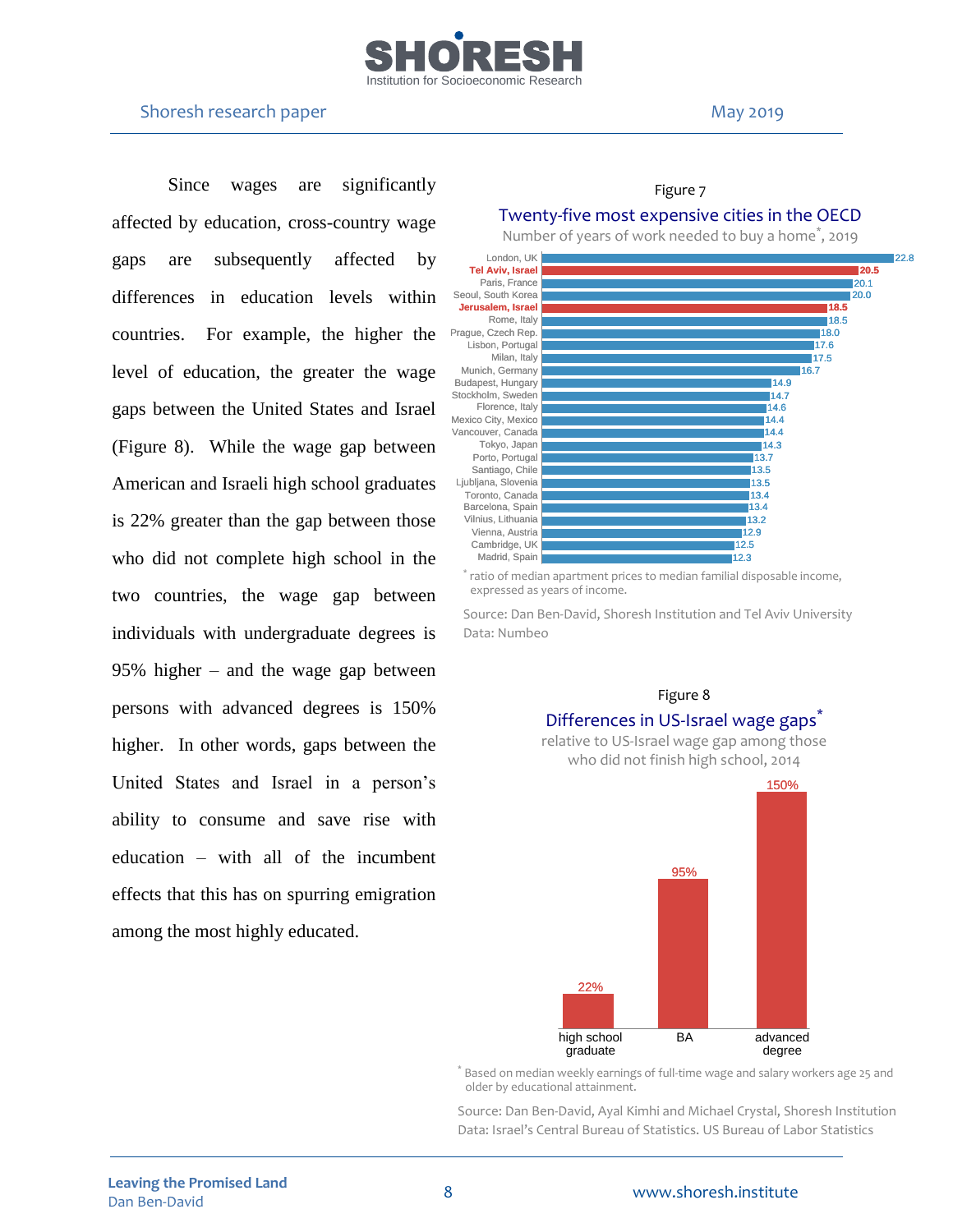

# **Emigration among college graduates – the general picture**

573,275 persons received an academic degree in Israel between 1980 and 2010 (Central Bureau of Statistics, 2018). Of those receiving an undergraduate degree (at most), 5.8% had been living abroad for at least three consecutive years in 2017 (Figure 9). This is up from 4.6% in 2013. For Israelis with MA's, the increase in emigration was from 3.5% to 4.6% while the situation among Israelis with PhDs is the most severe, rising from 9.9% in 2013 to 11% (i.e. one out of every nine persons). Recent Israeli government programs investing hundreds of millions of dollars to bring back the most educated emigrants have been closed because of their ineffectiveness.<sup>1</sup>

Of course, while some leave, others return (the Central Bureau of Statistics defines such persons as those living in Israel for at least two years since returning from abroad). However,

the ratio of academic emigrants to academic returnees has been rising in recent years. In 2014, 2.6 persons with an academic degree left Israel for each one who returned (Figure 10). By 2017, this ratio had risen to 4.5 emigrants per returnee.

Not only are the net flows increasingly outward, a closer examination of the highest academic emigration rates suggests an even more serious predicament. The better the institution of higher learning, the greater the emigration rate of its graduates. At the bottom of the academic



Figure 9

\* Persons graduating between 1980 and 2010 and living abroad in 2017 for the past three or more years.

Source: Dan Ben-David, Shoresh Institution and Tel-Aviv University Data: Israel's Central Bureau of Statistics

<sup>1</sup> I-CORE, launched in 2011, and "The Israel Brain Gain Program" launched in 2013 have since been closed (Newsweek, 2018).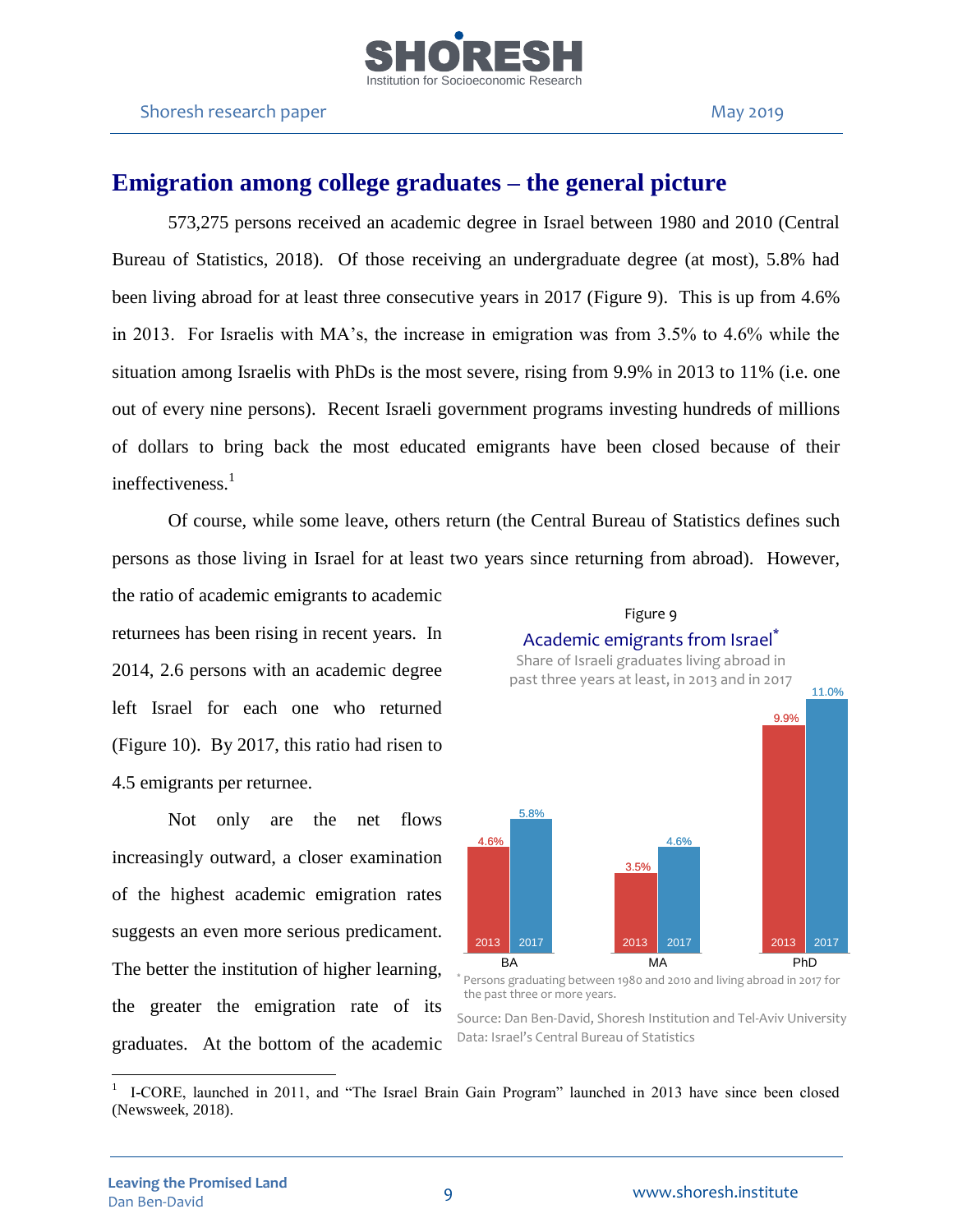

#### Shoresh research paper May 2019

totem pole in Israel are its teaching colleges. To give a sense of the disparity in quality, the average psychometric score (serving a similar screening purpose as the American SAT for applicants to higher education institutions) in 4 the teaching colleges in 2015 was 487 – below over 60% of those who took the exam. The average psychometric scores of students in the non-research colleges were 523 in 2015, or 7% higher than those of the teaching college students. The highest psychometric scores were among students in the research universities, averaging 623, or 19% greater than the average score of the non-research college students.

Among the academic graduates in the social sciences and humanities fields, 1.8% of teaching college graduates have emigrated from Israel (Figure 11). The emigration rate rises to 4.1% among graduates of non-research colleges, and to 6.7% of all university graduates in social sciences and humanities.

Israel's economic engine is fueled by the technical fields, which highlights the challenge created by emigration rates among graduates in the exact sciences and engineering. A greater share of graduates with degrees in sciences and



Ratio of persons graduating between 1980 and 2010 and living abroad at least three most recent years to past graduates returning to Israel and living in the country at least two most recent years.

Source: Dan Ben-David, Shoresh Institution and Tel-Aviv University Data: Israel's Central Bureau of Statistics

#### Figure 11



## Academic emigrants from Israel<sup>\*</sup>

Share of Israeli graduates living abroad in three most recent years at least, by type of degree-granting institution, 2017

\* Persons graduating between 1980 and 2010 and living abroad in 2017 for the past three or more years.

Source: Dan Ben-David, Shoresh Institution and Tel-Aviv University Data: Israel's Central Bureau of Statistics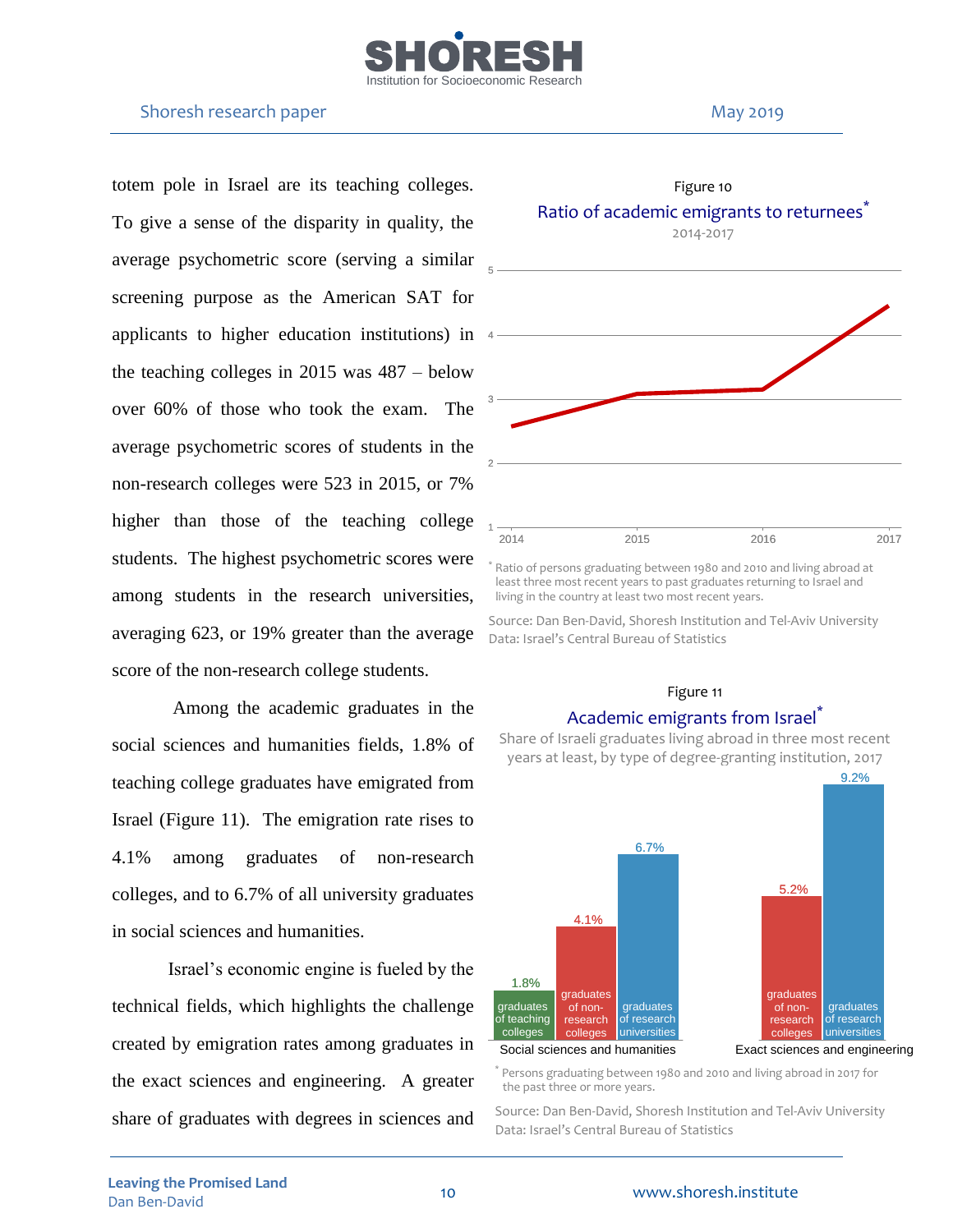

engineering from the non-research colleges (these disciplines are not taught in the teaching colleges) have emigrated from Israel (5.2%) than among graduates in social sciences and humanities fields (4.1%). The highest rate of emigration (9.2%) is by graduates from Israel's top institutions of higher learning, in the technical fields most vital for the country's economy.

# **Emigration among physicians**

The number of medical school graduates per capita in Israel was the lowest among all OECD countries in 2016. The severe dearth of national resources directed towards educating physicians in Israel<sup>2</sup> led to a jump in the share of Israelis earning their medical degrees abroad. A decade ago, in 2008, Israelis receiving their medical degrees abroad were 37% of the total number of Israelis receiving their medical degrees in Israel. By 2017, this share had risen to 52%. Figure 12

When so many Israelis study medicine abroad, it should not come as a surprise that many also choose to live and practice abroad afterwards. The number of Israeli physicians in the United States, for example, is the fourth highest among all source countries (Figure 12). But while the populations of persons 25 and up – from whom the physician population is drawn – equal 45.7 million in the U.K., 26.0 million in Canada, and 65.7 million in Mexico, (the



 $2^{2}$  In recent years, a new medical school has been opened in Safed while it is now possible to study pre-med in Israel and then continue studying medicine. It remains to be seen how such measure will affect the supply of physicians in Israel.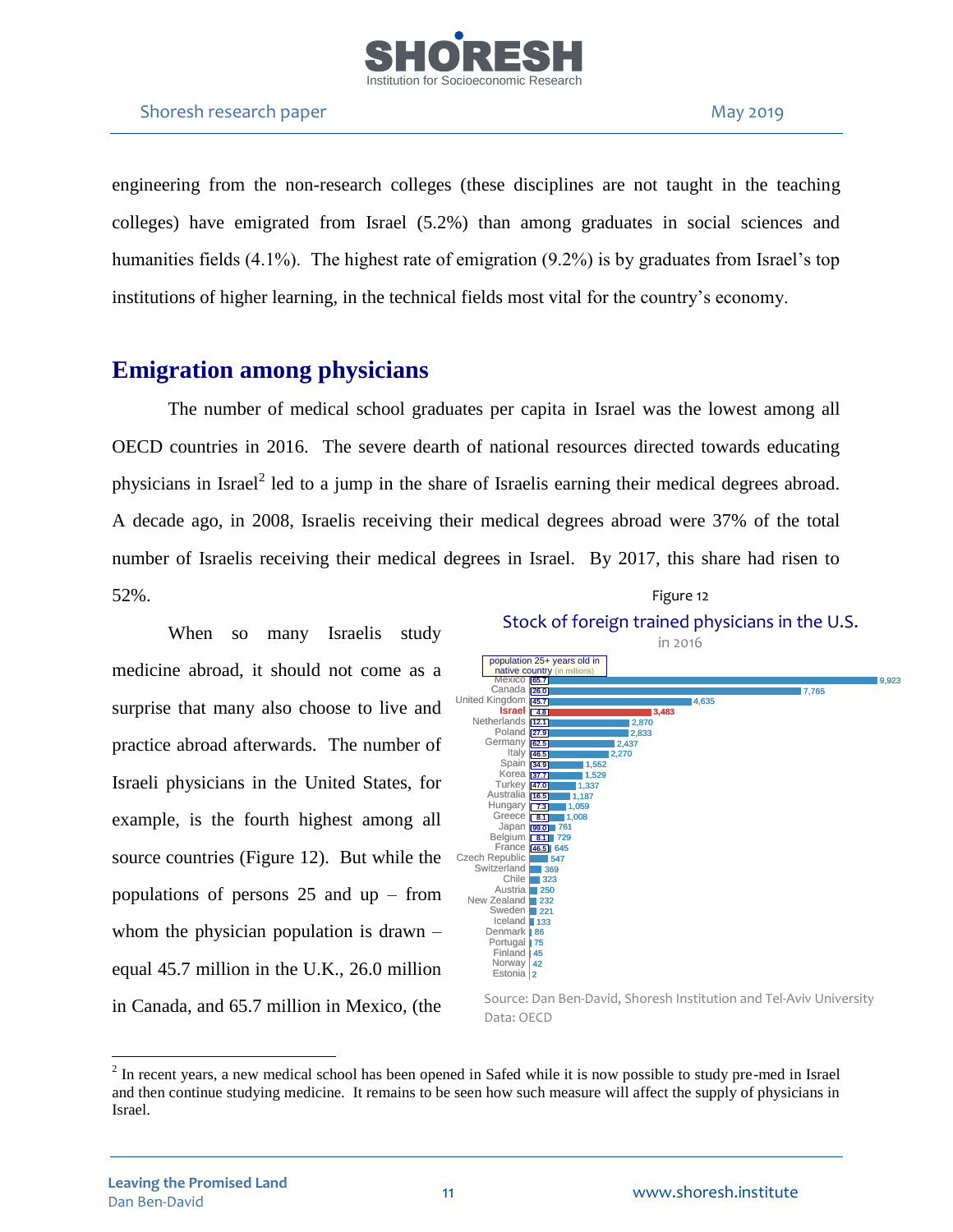

only three countries with more physicians in the U.S. than Israel), the similarly aged population in Israel is just 4.8 million, several orders of magnitude lower.

In fact, the total number of Israeli physicians practicing in OECD countries (other than Israel) was 9.8% of all physicians in Israel in 2006 (Figure 13). This share rose to 14% by 2016. One of the outcomes of the low numbers of medical school graduates and rising shares of Israeli physicians abroad has been a major aging of Israel's physicians (Ben-David 2019b). In the years 2014-2017, the share of physicians in OECD countries under the age of 35 (16%) was a third more than in Israel (12%). At the other end of the age spectrum, just 7% of the OECD physicians are in the 65-74 year-old range compared to 16% of the Israeli physicians. While there are almost no physicians 75 years and up practicing in the OECD (just 1%), a full 10% of the total number of Israeli physicians is at least 75 years old.

Figure 14 depicts the net migration flows of physicians to and from Israel. The annual net changes to the stock of Israeli



Figure 13

Source: Dan Ben-David, Shoresh Institution and Tel-Aviv University Data: OECD

#### Figure 14

### Migration of physicians to and from Israel

annual net changes in stocks of Israeli physicians abroad and foreign physicians in Israel, 2006-2017



Source: Dan Ben-David, Shoresh Institution and Tel-Aviv University Data: OECD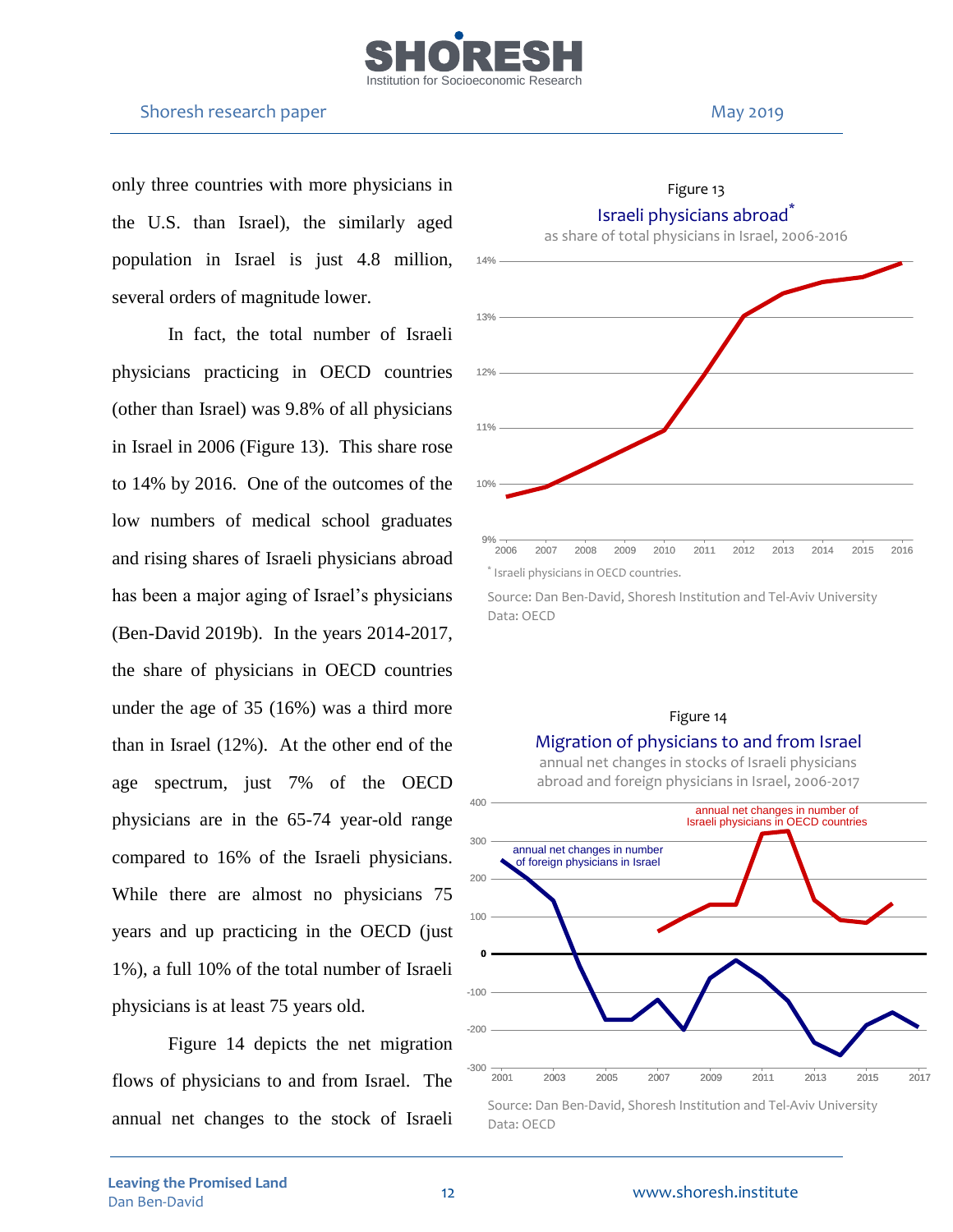

physicians in OECD countries (other than Israel) has been positive – that is, the total number of Israeli physicians abroad has been increasing – in each of the years over the past decade. As Israel has been a country of immigrants over the decades, some may take comfort in the fact that among the new immigrants to Israel, there are also physicians. The stock of foreign-trained non-Israeli doctors living in Israel had in fact been increasing until 2003 (Figure 14).<sup>3</sup> But since then, the outflow of such physicians has been greater than the inflow – averaging a decline of 151 physicians each year in the stock of foreign physicians in Israel.

# **Emigration from Israel's universities**

While Israel's research universities are among the world's leaders in many fields, the top of the top are almost invariably American universities. Thus, Israeli universities encourage their

best students, those who hope to enter Israeli academia as future researchers, to either do their PhDs or their post-docs in leading American universities. To remain at the cutting edge, Israeli professors often visit top US universities on sabbaticals, leaves-of-absence, or other arrangements in the States that enable them to maintain close contact with their American colleagues on an on-going basis. No other country even approaches Israel in terms of the share of its population who are temporary scholars in the U.S. (Figure 15).



Scholars on non-immigrant visas engaged in temporary academic activities and not enrolled as a student at a U.S. college or university. International scholars engaged in academic activities includes, but is not limited to, post-doctoral scholars, visiting lecturers/professors/faculty, visiting researchers, short-term scholars and visiting specialists.

Source: Dan Ben-David, Shoresh Institution and Tel-Aviv University Data: Institute of International Education.

\*

<sup>&</sup>lt;sup>3</sup> Changes in the stocks of physicians are not entirely due to migration. These stocks are also affected by unknown mortality rates which are presumably quite small in relation to the migration flows.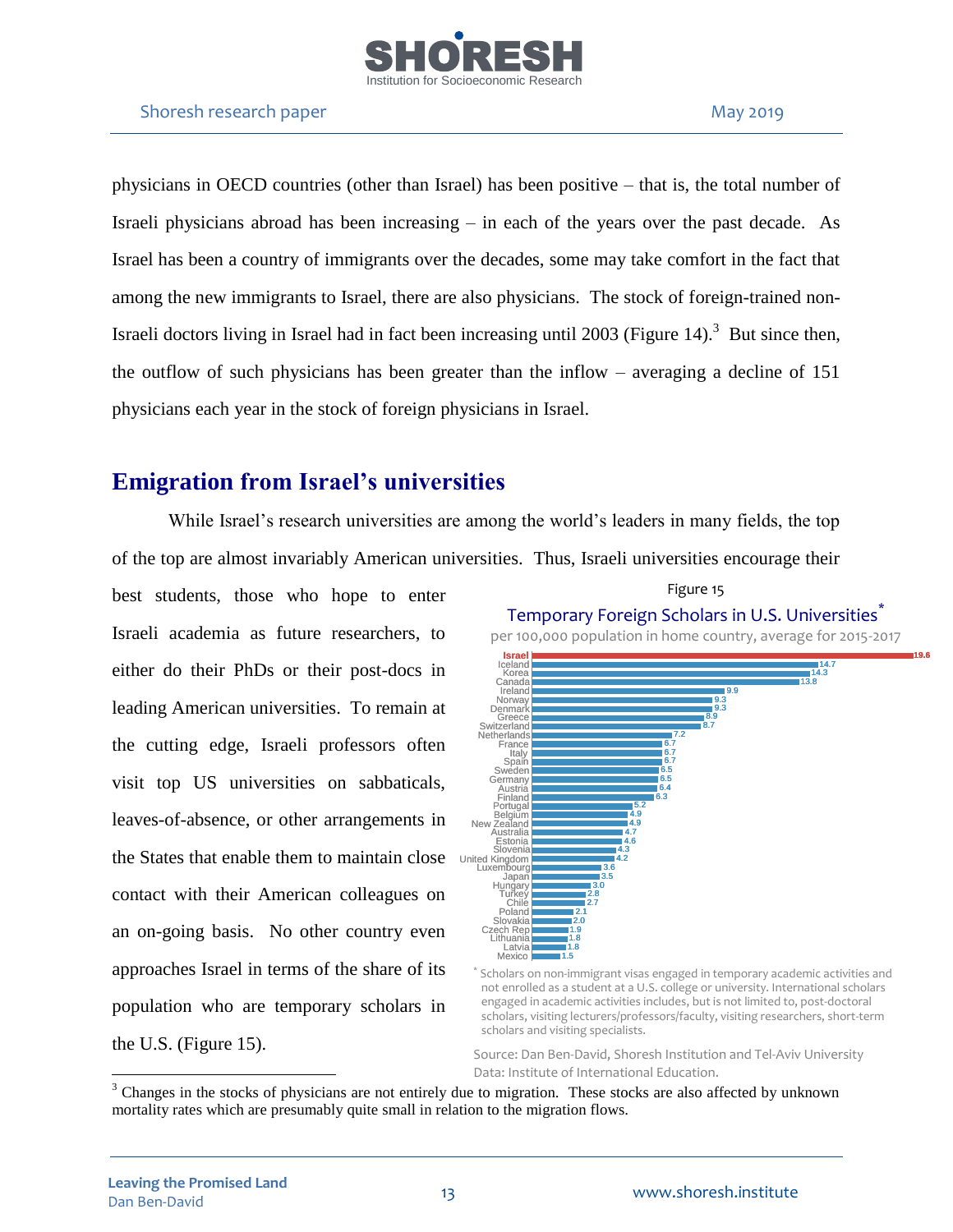

This ability to maintain such a close relationship between top universities in the two countries serves as a major source of cross-pollination, with Israeli faculty members and students benefitting greatly from the knowledge spillovers. To give a sense of the magnitude involved, the number of temporary Israeli scholars in U.S. universities was nearly 1,700 in recent years whereas the total number of senior faculty in Israel's eight public universities equals about 4,900.

While the development of such relationships with leading American universities is important for fostering state-of-the-art research in Israel, these relationships can also become one-sided – with many Israelis deciding to remain in the States, taking up permanent positions there. Sharpening the focus to just the leading researchers, this study concentrates on the number of Israelis in tenured or tenure-track positions in top 40 American academic departments across a number of different fields (this is a followup to an earlier study by Ben-David, 2008). To retain a conservative estimate of this number, not only were adjunct, clinical and other semi-permanent positions not included, Israeli visitors to the American universities were also excluded, as were tenured faculty who also hold positions in Israel, and emeritus faculty members. In addition, persons who may hold Israeli citizenship – who may even have been born in Israel – but grew up abroad and did not study or teach in an Israeli university, were also left out of the sample. Finally, research faculty in one of the six fields who happen to belong to academic departments other than the department in the specific discipline of focus (e.g. physicists in Astronomy departments, philosophers in Religious Studies or Law departments) were not included in the study either.

Rankings of the top forty departments in six fields – chemistry, physics, philosophy, computer science, economics and business (the latter, a field that was not included in Ben-David,  $2008$ ) – were determined on the basis of average citations per published faculty member.<sup>4</sup>

<sup>4</sup> Based on rankings from Elsevier's Scopus database. In the case of the business schools, information from rankings produced by the University of Texas at Dallas and the US News and World Report were also taken into consideration.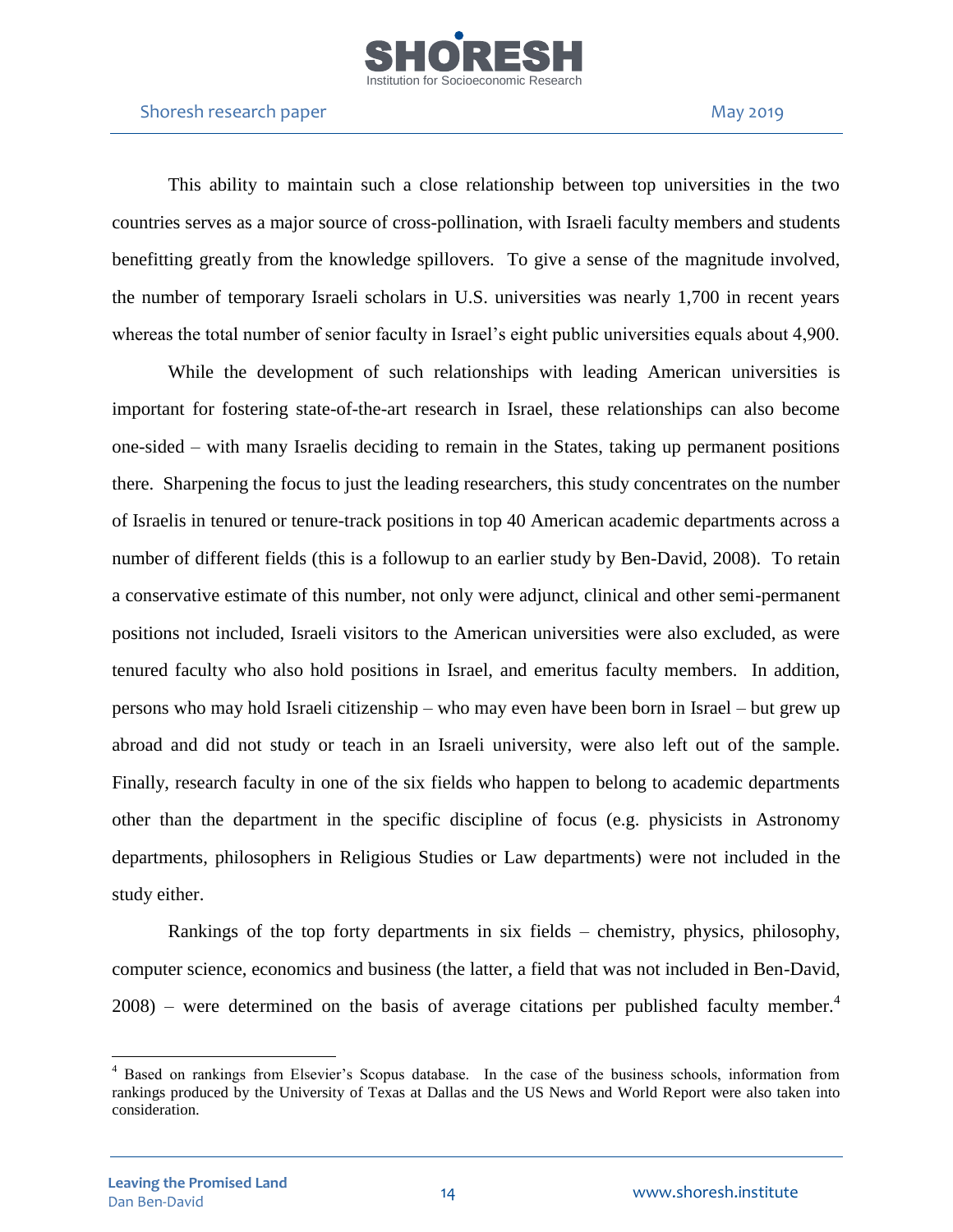

### Shoresh research paper May 2019

Faculty members in each of these departments were cross-checked to eliminate double-counting across universities and departments, and were also compared to the list of the faculty members in the Israeli universities to avoid incorporation of researchers with positions in Israel.

The study was completed in January 2019. Comparisons over time should be treated with caution since this is not an exhaustive examination of all Israeli researchers in all American universities. The rankings of top American departments change at the margins, so the departments examined here are not necessarily identical to the departments examined in Ben-David (2008) for the academic year beginning in 2007. Furthermore, Israeli academia has also broadened since the earlier study to include two additional academic research institutions. With the addition of Ariel University, there are now 8 official public research universities in Israel, while the faculty at the private Herzliya Interdisciplinary Center (IDC) includes persons doing research at the highest Israeli levels.<sup>5</sup>

Since the very limited number of available research positions in Israel's research universities was found (in Ben-David, 2008) to be a major factor leading to emigration of research faculty in some of the disciplines, it is important to note that in the twelve years that have elapsed between the two studies, additional slots have opened up in some of the fields examined (Figure 16). These are due to additional positions in three of the five disciplines within the seven original universities: five more researchers in physics, 39 more in chemistry, and 82 more in computer science. During this period, the number of slots fell by five in economics and by eight in philosophy. When the two new universities are taken into account, the total number of faculty positions in Israel in four of the fields grew – with philosophy being

 $<sup>5</sup>$  The fact that there are nine research universities in Israel does not mean that there are nine departments in each of</sup> the disciplines. Some of the country's universities are either small or with a particular research emphasis. For example, there are philosophy departments in only five of the institutions while the IDC does not have physics or chemistry departments. Ariel does not have a separate economics department but has instead made the field an indistinguishable part of the university's business school. On the other hand, two economics departments were included here for the Hebrew University, the one in Jerusalem and the one in the university's Faculty of Agriculture located in Rehovot.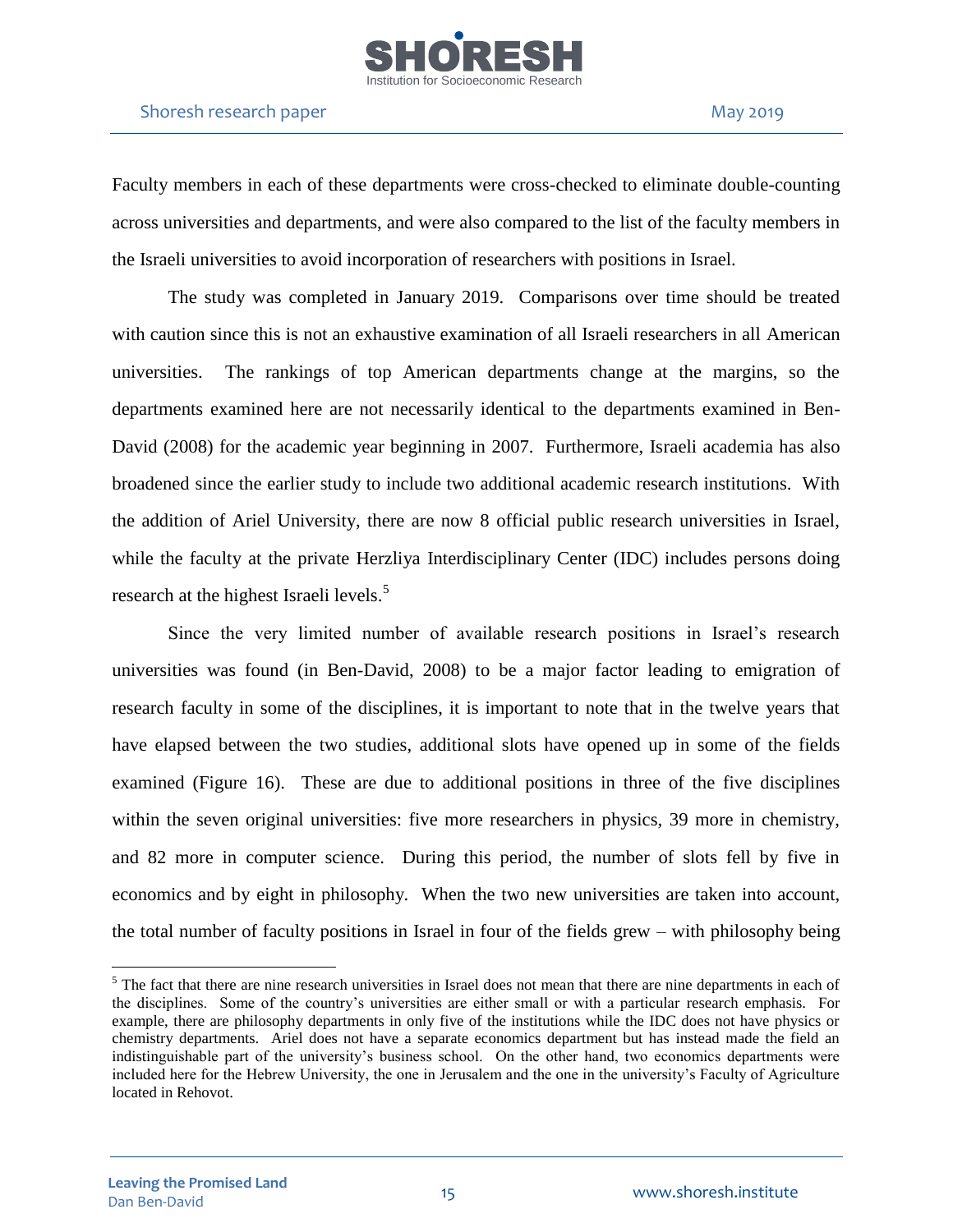

### Shoresh research paper May 2019

the exception (neither one of the two new universities has a philosophy department). Alongside these changes in the number of positions within Israel – and possibly, as a result of some of these changes – the number of Israeli researchers in top American universities in 2019 remained fairly similar to the number in 2007, rising slightly in physics and computer science and falling slightly in economics and philosophy, with no change in chemistry.

Overall, the number of tenured or tenure-track Israelis in the top forty chemistry departments in the United States is equal to 10% of all chemistry faculty in Israel's research universities (Figure 17). In physics, this share rises to 11% and in philosophy, to 13%. There is a considerable jump in the next two fields, computer science and economics, with the number of Israelis in just the top forty American departments equaling just over a fifth of the total computer science faculty in Israeli universities and nearly a quarter of the economics faculty in Israeli universities. In some of the leading American departments, there are multiple Israeli



\* Only tenured or tenure-track Israelis. Not including emeritus professors, those who have an additional position in an Israeli university or those born in Israel who grew up abroad.

Source: Dan Ben-David, Shoresh Institution and Tel-Aviv University

#### Figure 17

# Israelis\* in top 40 American departments

as percent of total senior faculty in Israeli universities, 2019



\* Only tenured or tenure-track Israelis. Not including emeritus professors, those who have an additional position in an Israeli university or those born in Israel who grew up abroad.

Source: Dan Ben-David, Shoresh Institution and Tel-Aviv University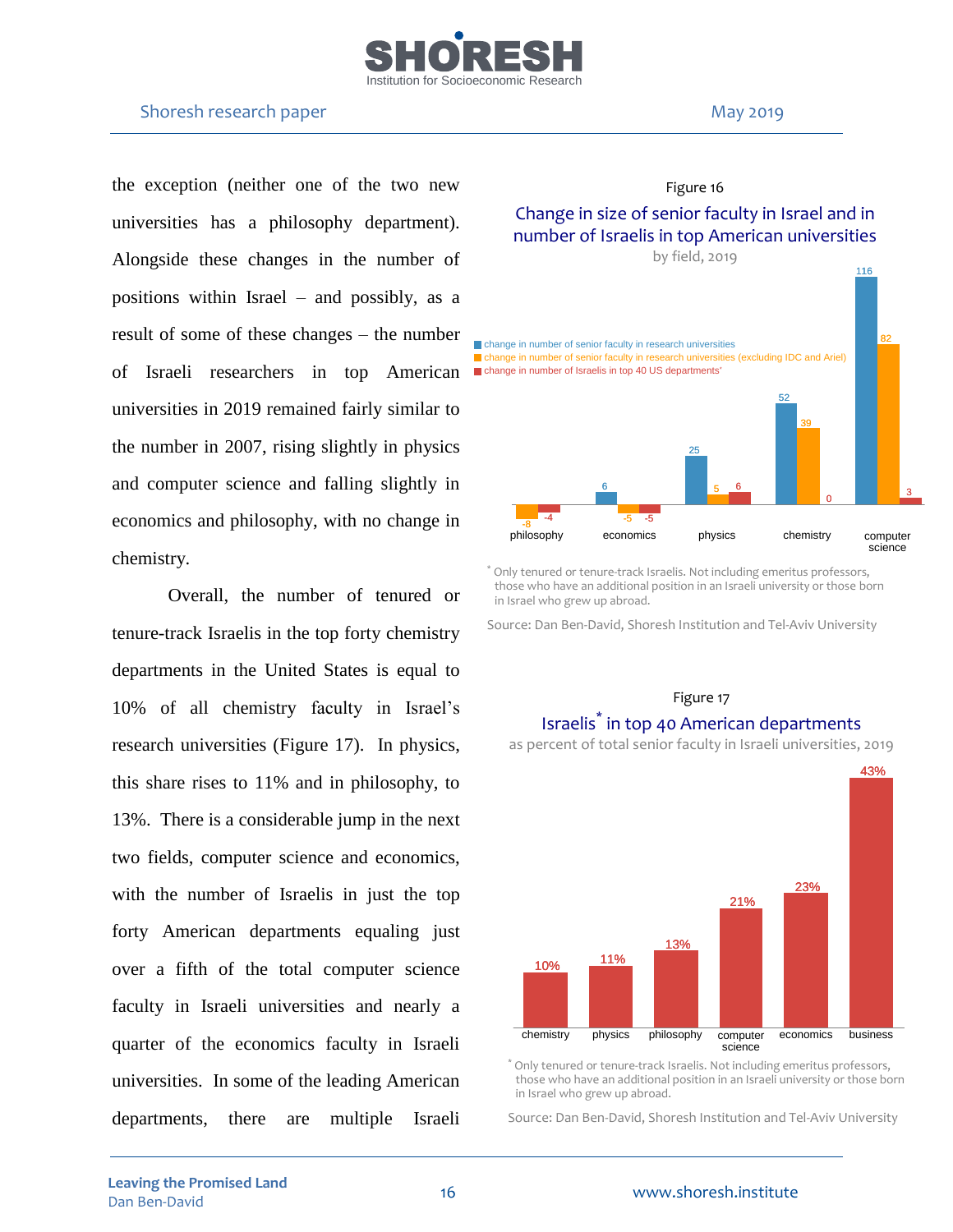

researchers. The situation in the business schools – not analyzed in the  $2008$  study – is at a different level entirely, with the number of Israelis in the top forty American business schools equaling 43% of the entire business school faculties in Israel's universities. Some of the top U.S. business schools have a double digit number of Israeli faculty members.

In the case of the latter three fields, computer science, economics and business, salaries in the private sector in the States tend to be relatively high. Thus, American universities wishing to remain at the top of their fields need to offer competitive salaries, creating large wage gaps across the academic disciplines in the U.S. (Ben-David, 2008). Since Israel's public universities pay the same salaries regardless of the discipline, the large gaps that result between the two countries within each of these disciplines most likely play an important role in elevating the emigration rates in these fields above those in the other three.<sup>6</sup>

It should be noted that in all six of the fields analyzed here, average Israeli departments are smaller – in some cases, considerably so – than the average top forty departments in the United States. Philosophy departments in Israel average 13 members, compared to an average size of 22 in the top 40 departments in the States. In chemistry and physics, the average Israeli departments include 33 and 40 researchers, respectively, compared to 40 and 50 (respectively) in the U.S. The average economics department in Israel numbers just 17 economists while the American average is 41, enabling coverage of a much greater number of fields of study in the States. Despite their considerable increase in size over the past dozen years, the average size of a computer science department in Israel (34 faculty members) is still far below the U.S. average (59). Top American business schools have 104 professors on average – not including the many semi-permanent clinical and adjunct professors that they employ. This compares to relatively decimated Israeli business schools averaging just 30 faculty members.

<sup>&</sup>lt;sup>6</sup> Since the IDC is a private institution and not bound by the public universities' comprehensive wage bargaining agreements, its inclusion in the analysis potentially dampens what might otherwise have been even higher emigration rates – both in terms of the wages that the IDC can pay and in terms of the additional academic slots in Israel that the IDC has created.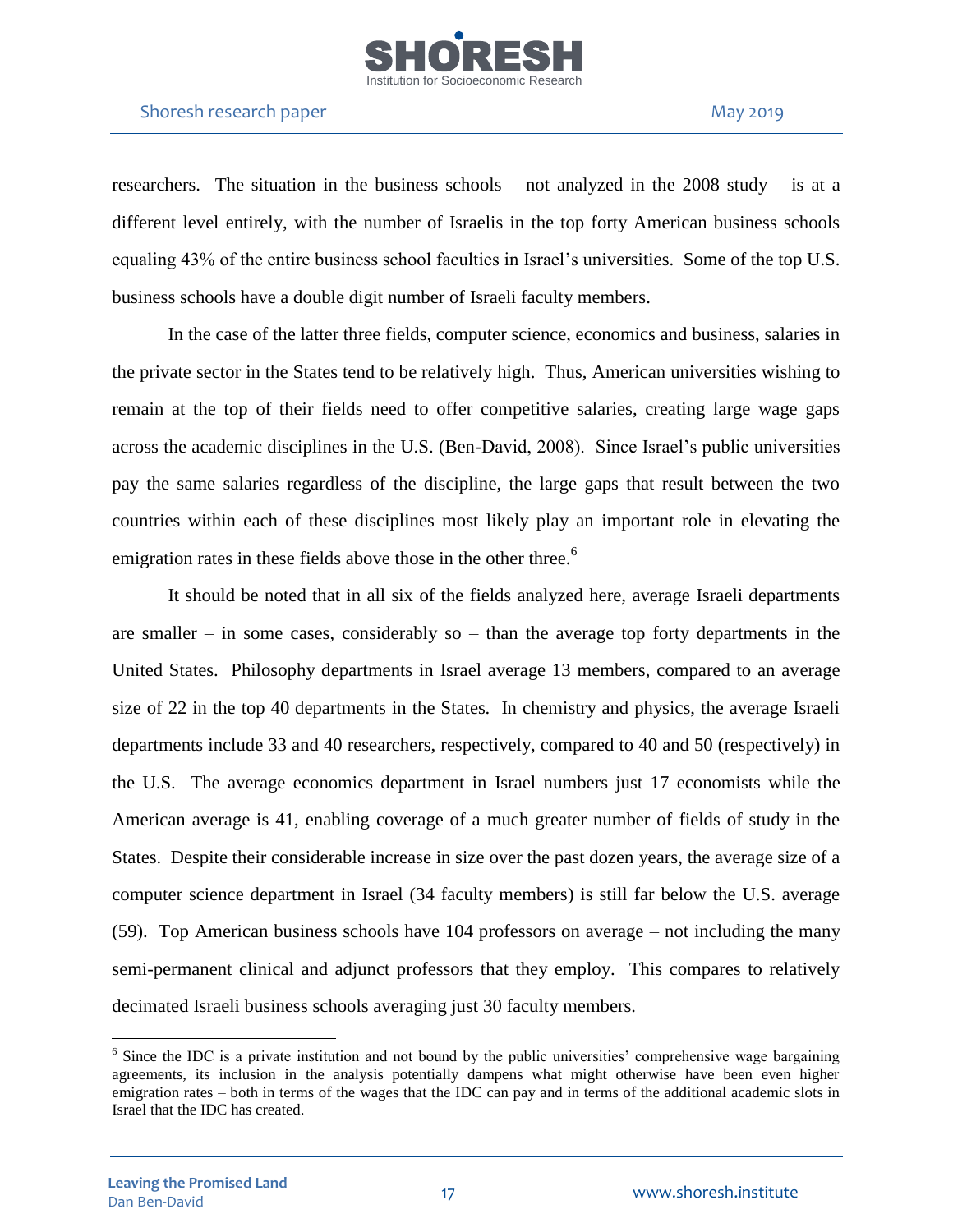

To get an idea of the scale of the Israeli emigration in these fields, Figure 18 compares the total number of Israelis in the leading American universities to the average size of the Israeli departments in each field. In the case of philosophy, chemistry and physics, the number of Israelis in the top forty American departments equals 67%, 77% and 86% (respectively) of an average department size in Israel. In economics and computer science, the number of Israelis in the top U.S. departments could fill nearly two additional Israeli departments. The number of Israelis in the top American



Figure 18

\* Only tenured or tenure-track Israelis. Not including emeritus professors, those who have an additional position in an Israeli university or those born in Israel who grew up abroad.

Source: Dan Ben-David, Shoresh Institution and Tel-Aviv University

business schools equals nearly three and a half Israeli business schools.

The above analysis provides a glimpse of how the number of departments in each field would grow if the Israelis in the top U.S. departments were to return home. It's also possible to examine the impact of such potential returnees on existing department sizes. In each of the cases, the Israeli departments would still be considerably smaller than the average American departments, but this could be a major step in adding to the intra-disciplinarial diversity that each of Israel's top universities needs.

# **Conclusion**

As Israel's labor productivity falls further and further behind the leading developed countries, as the income tax burden is increasingly being placed on the most educated parts of the population, and as living costs rise far above those in other developed countries, Israel's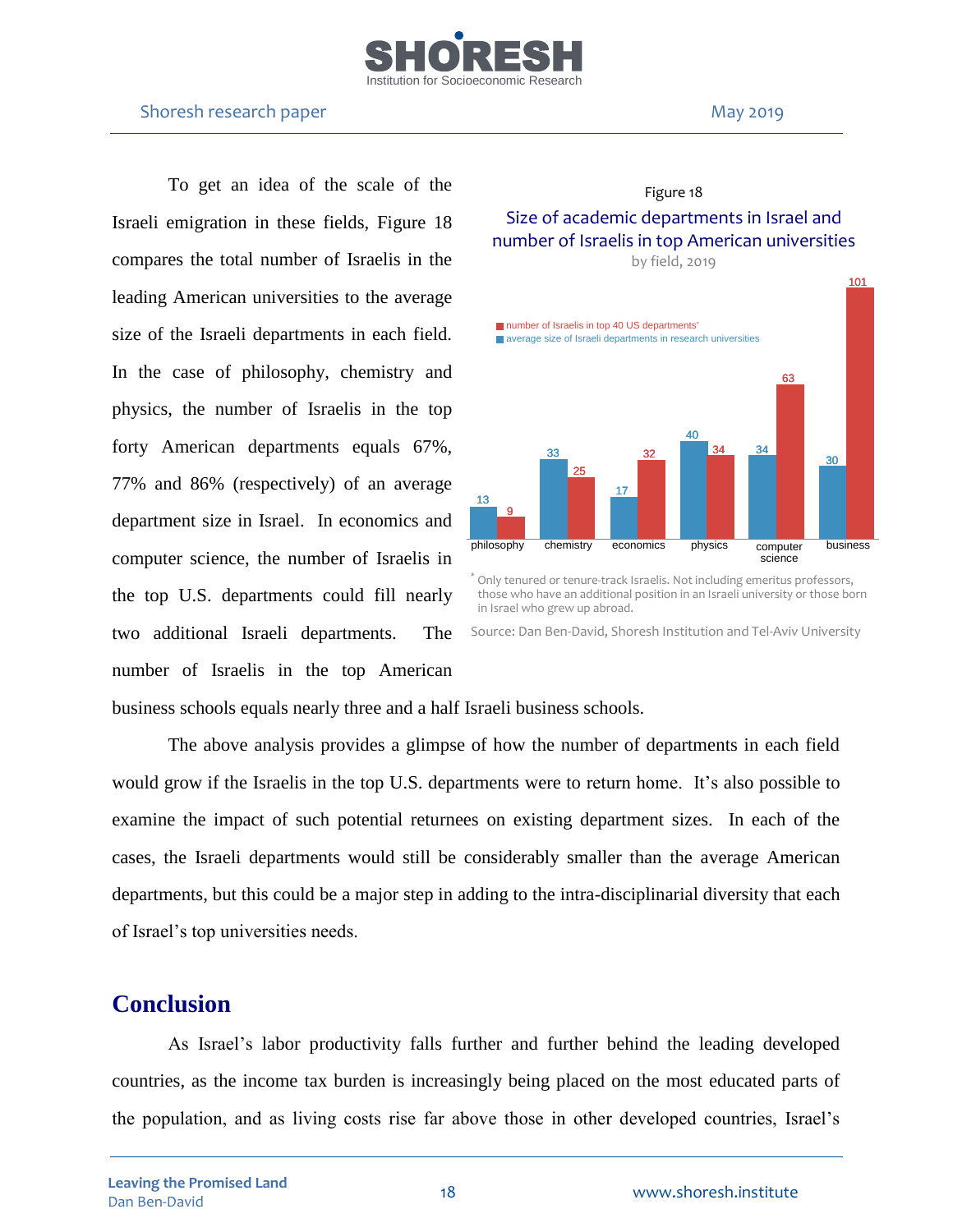

ability to retain its most skilled citizens is declining. While the overall emigration numbers are still relatively small when compared to Israel's total population, the bite that they take out of the most educated segments of society – those that keep Israel a part of the developed world – is not inconsequential.

Furthermore, the outward flow of college-educated Israelis has been rising in recent years. It is particularly high among those whom Israel needs the most, from its best-trained engineers through its physicians to the academic researchers who keep the country – and its generations of future students – at the technological frontier. The emigration rates of the most highly educated, relative to those remaining in Israel, have already entered into double digits.

In light of the breadth, depth and the direction of the emigration from Israel, a serious solution to the problem requires much more than the ineffectual symptomatic assistance at individual levels that has been implemented until now. A sharp pivot in national budgetary priorities is needed. Provision of the necessary tools (e.g. education) and conditions (e.g. infrastructures) to much wider swathes of the population will not only bring down one of the highest poverty rates in the developed world, it will also raise the country's economic growth rate. Including a much larger share of Israel's best and brightest – from all of its various population sub-groups – in the economy at levels of productivity that they are capable of is akin to having the national economic engine running on more of its cylinders, raising the entire economy to a whole new level and to a much steeper growth path. That will not only help keep Israelis at home, it may also begin attracting some of those who have left.